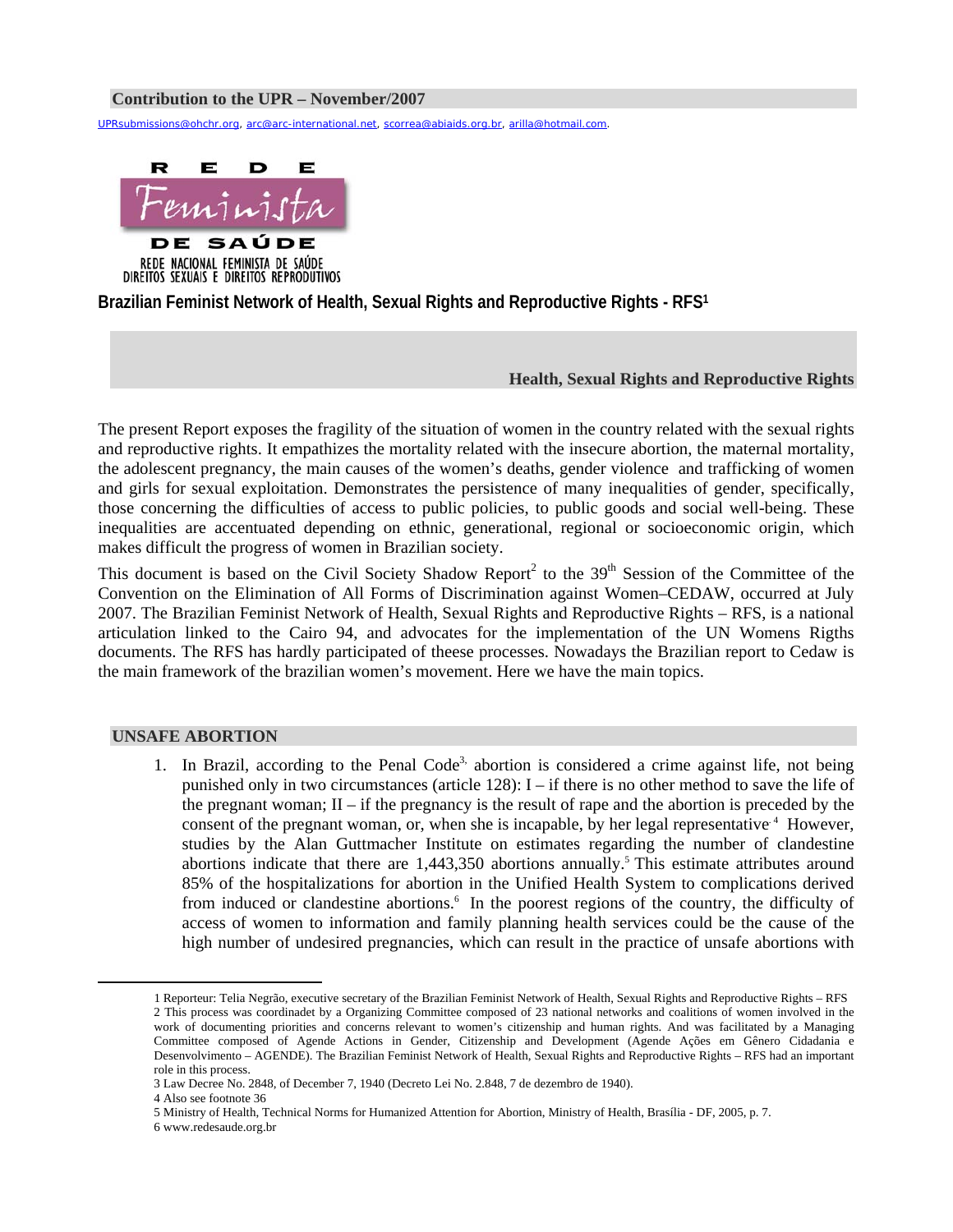risk to life for the women. Abortion in these circumstances is among the principal causes of maternal mortality in the country. Prohibition results in persecutions and prisions of women who makes clandestine abortions, despite international advance in direction to the decriminalization. Young and adult women are submitted by humiliations and violent arrests. The cases are noticed by the Brazilian newspapers.

- 2. The Federal Council of Medicine supports the procedure in cases of inviability of the fetus, especially anencephalic ones. However, even in these cases, women suffer humiliations and are submitted to inhuman treatment. In order to reduce the suffering of these women and to guarantee them the right to choose, there has been a struggle to include anencephaly among the cases that permits abortion by law. In fact, between July and October 2003, a preliminary ruling issued by a Minister of the Supreme Federal Court allowed the early inducement of labor in these cases. According to the World Health Organization (WHO), Brazil has the fourth highest number of anencephalic babies, behind only Mexico, Chile and Paraguay. It is estimated that close to 600 Brazilian women give birth every year to children with this problem. After close to four months in effect and having benefited 58 women<sup>7</sup>, the preliminary ruling was struck down on October 20, 2004. Since then, the legal action has been awaiting action by the Supreme Federal Court.
- 3. The second-most practiced obstetric procedure in public hospitals of the country is related to abortions in unsafe conditions. This is from the first to the fourth highest cause of maternal mortality in the country, and the fifth highest cause of hospitalization in the public health system. At the end of the 1990s, 250,000 cases per year of complications resulting from abortions were registered; thus, this is a grave public health problem, whose origin is found in precocious sexuality and low-quality family planning and health services, and aggravated by the prohibition of abortion in the country. The women's movement has been denouncing the lack of training and readiness of professionals and of health services, as well as the discrimination against women who come to health centers with abortions that have been initiated. The clandestinity in which the abortion are conducted, delays help to the victims and makes impossible the establishment of precise numbers of deaths and harms resulting from this practice. The technical regulations of the Ministry of Health on humane care for women and adolescents who are victims of violence and/or in situations of abortion (Normas Técnicas do Ministério da Saúde sobre a Atenção Humanizada às Mulheres e Adolescentes Vítimas de Violência e/ou em Situações de Abortamento), still face much resistance based on conservative cultural patterns, and require broader dissemination and effective application.
- 4. According to a WHO estimate, 31% of pregnancies end in abortion. Approximately 1.4 million spontaneous and unsafe abortions occur annually, at a rate of 3.7 abortions for every 100 women between 15 and 49 years old (Table 5). The cases of death due to abortions could be greater because the complications stemming from abortions often result in hemorrhages and infections, which are reported as such (without mention of abortion), which can camouflage the reality. In addition, there are affects of unsafe abortions on the health of women, such the loss of the uterus, ovaries or Fallopian tube, infertility, anemia and chronic pain.
- 5. According other study<sup>8</sup> there is evidence that the simple prohibition of abortion does not contribute at all to the reduction of the practice. There are restrictive countries that show high rates of abortion among women in reproductive age; however, in countries in which ample autonomy of the woman to decide on the pregnancy is assured, the rates of abortion are among the lowest in the world; in other words, criminalization of abortion does not inhibit its practice.

<sup>&</sup>lt;sup>7</sup> Survey conducted by the Anis Institute for Bioethics, Human Rights, and Gender, Brasília (DF). <sup>8</sup> Ipas Brasil 2007.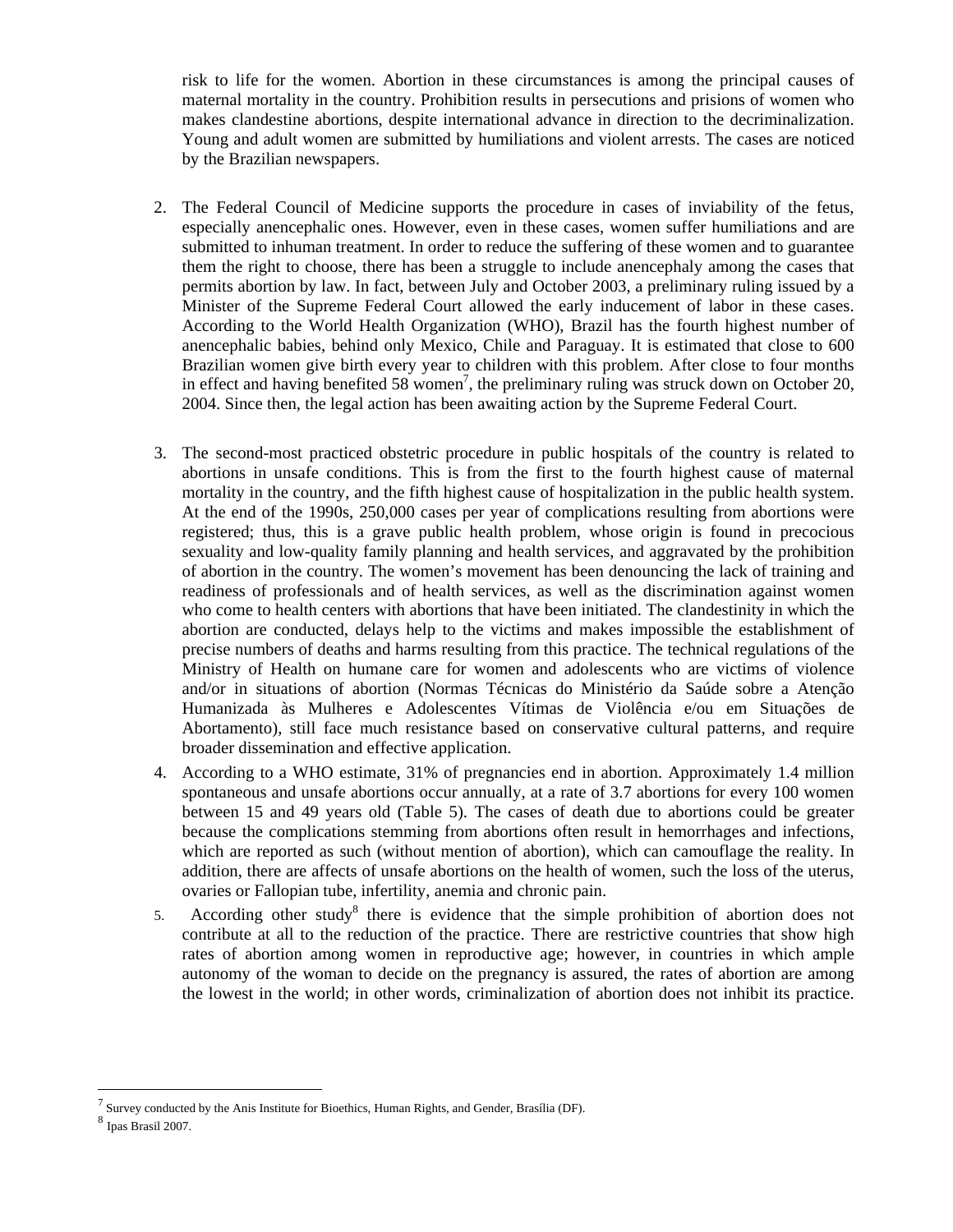However, to force its clandestine practice in conditions of high risk to life and health of women raises the maternal morality rate.<sup>9</sup>

- 6. In terms of costs for these health care policies, in 2004 there were 1600 legal abortions contemplated in article 128 of the Brazilian Penal Code which deals with risk of life to the woman and pregnancy resulting from rape, in 51 specialized units of the Unified Health System (SUS) that were existent at the time, at the cost of R\$ 232,280. In the same year, there were 243,998 hospitalizations caused by post-abortion curettages stemming from spontaneous or unsafe abortions, at the cost of R\$ 35,040,978. These curettages constitute the second most practiced obstetric procedure by hospitalization units, surpassed only by normal births.
- 7. In 2005, beginning with the deliberations of the First National Conference on Policies for Women in the National Plan on Policies for Women, a Tripartite Commission was established for the revision of the punitive law that deals with voluntary interruption of pregnancy. This also complied with the determinations of international agreements, treaties and plans of action from international conferences in the field of human rights signed by the Brazilian government, in the sense of reviewing law that provide punitive measures against women who have been subjected to illegal abortions. The resulting draft law went to the National Congress; however, it was annexed to other existent proposals, and was not voted on within the required time. There are strong pressures by conservative sectors against the decriminalization of abortion and its legalization, especially in the Catholic Church, that is organized in a parliamentary block in the National Congress. <sup>10</sup> The second Conference (August, 2007), that has occurred after the 39a. Cedaw Session (NY, July, 2007) has ratified the position of the first Conference (2004): the Brazilian government may promote the decriminalization of the abortion.
- 8. Facts:

Elivanir went to the hospital emergency room on 22 December 2005, complaining of strong pains in the womb. Through normal hospital procedures, she should have been treated as a case of premature labor (given that she was 5 to 6 months pregnant).

The youth, however, was accused by hospital professionals and by the police on duty of having undergone abortion. She was threatened in the hospital, called a "murderer", and coerced into confessing to having had an abortion.

She was arrested and handcuffed soon after having suffered an abortion, when in this moment she needed and should have been assisted with care and medical attention, as provided by the recommendations of the norms for humanizing treatment for women in cases of abortion.

The faulty assistance provided to Elivanir characterized a situation of institutional violence, which disrespected various human rights contained in the Convention for the Elimination of All Forms of Discrimination Against the Woman, including the violation of Article 12(1) of the Convention that prohibits discrimination in access to health. **<sup>11</sup>**

# **ADOLESCENT PREGNANCY**

9. The magnitude of the adolescent pregnancy problem in Brazil shows the distance that exists between the sexual and reproductive rights provided in international documents (Cairo, 1994) and the real access to adequate conditions for their effective exercise. In addition, aspects of the economic, political, social and cultural order serve as obstacles for the full access to enjoyment of these rights. In 2002, a study showed that 33% of adolescents already had had sexual relations, 13% had children, and 16% had become pregnant.<sup>12</sup> And 29% of the pregnancies were not carried to completion. Close to 26% of babies born alive had mothers whose age group was between 15 and 19 years old.<sup>13</sup>

#### **Table 4 – Adolescent Pregnancy in Brazil**

Close to 26% of children who were in born in 2004 were children of adolescents (a)

<sup>9</sup> Information provided by attorney Maria Beatriz Galli (IPAS Brazil) to the Managing Committee (Comitê Gestor) of the Civil Society Report to

CEDAW 2005, at www.ipas.org.br.<br><sup>10</sup> Brazilian Feminist Network for Health, Sexual Rights and Reproductive Rights, Elections without Stepping Backwards (Eleições sem Retrocesso),<br>Public Note, Set, 2005, at www.redesaude.or

<sup>&</sup>lt;sup>11</sup> Press release sent to the media by the Women's Forum of Ceará and by the Concerted Action of Brazilian Women, 2005.<br><sup>12</sup> Research conducted by UNICEF, 2002.

<sup>13</sup> Ministry of Health (2004).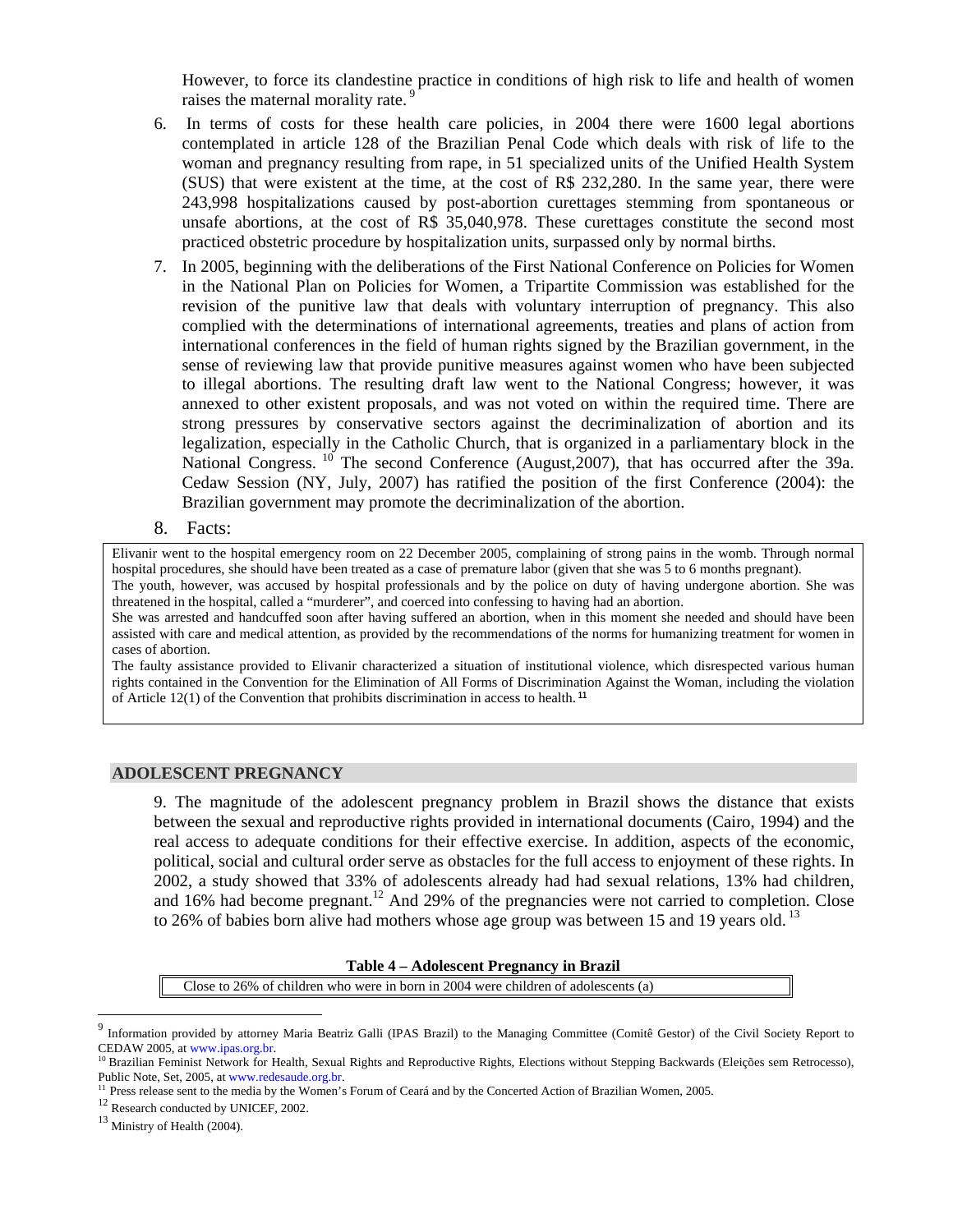| From 2001 to 2003, 82,000 babies were born whose mothers were between 10 and 14 years old (a)  |
|------------------------------------------------------------------------------------------------|
| Pregnancy among youths of 15 to 19 years of age increased 2% per year over the last decade (d) |
| 25% of these youths left school (b)                                                            |
| 25% reported pregnancy as the reason for leaving school (b)                                    |
| Early pregnancy is the greatest cause of school evasion for youths 15 to 17 years old (c)      |
| 42% of girls who gave birth had already left school (c)                                        |
| 25% abandoned school temporarily, and 17.3% had left permanently (c)                           |
| ---------                                                                                      |

**Sources**: (a) Ministry of Health (MS), (b) UNESCO, (c) Aquino et al (2003), (d) Countdown 2015 (2004).<sup>14</sup>

- 9. A study coordinated by three federal universities in 2006, which involved 4,600 people in the cities of Porto Alegre (South), Rio de Janeiro (Southeast), and Salvador (Northeast), indicates that 17% of youths between 18 and 24 years of age provoked abortion in their first pregnancy. Youths with intermediate or higher education undergo more abortions than youths with basic education (29.5% compared to 19%).
- 10. Regulated by law in Brazil since 2000, the distribution of emergency contraceptives was started only in 2002, and is still distant from the daily reality of youths and of women, which contributes to unsafe abortions and as a result, high maternal mortality. The distribution of emergency contraceptives is still incipient because of lack of continuity, disjointedness of policies, lack of training of professionals, and prejudicial attitudes in the health system. Though distributed in 2000 of 5561 municipalities, routine distribution is significant only for 59 service units that specialize in care for women who are victims of sexual violence.

# **MATERNAL MORTALITY**

- 11. The study "Attendance provide of the sexual violence in Brazil", coordinated by the Cemicamp (Unicamp University) and FEBRASGO (Federation of Brazilian Gynecology and Obstetrics Societies) in 2007 has involved 1399 health services. Even though the existence, the study showed that only 40% in the Centerwest and Southest regions, and less than 25% in the other (North and Northeast) had a attendance protocol, according the national normative of the Brazilian Health Minister. Despite the fact that emergency contraceptives have been offered to the population for five years through sale in pharmacies as well as through the policy of distribution to municipalities by the Ministry of Health, there is still no systemization of an order mandating its supply and marketing to the public, especially to women. The provision by the federal government of emergency contraceptives does not signify that they arrive to women in municipalities.
- 12. General Recommendation No. 24 of the CEDAW Committee establishes that neglecting access to health services that only women need is a form of discrimination against women: "...Other barriers to women's access to appropriate health care include laws that criminalize medical procedures only needed by women and that punish women who undergo those procedures."15 The existence of a punitive law places women in risk of death by unsafe abortion in Brazil. The CEDAW Committee, upon analyzing the National Report presented by Brazil in its 29th Session (30 June to 18 July of 2003), recommended to the State of Brazil in its Concluding Comments (paragraph 127) that: "further measures be taken to guarantee effective access of women to health-care information and services, particularly regarding sexual and reproductive health, including young women, women from disadvantaged groups and rural women. Those measures

<sup>14</sup> <sup>14</sup> Aquino, E. M., Barbosa, R.M., Hielborn, M.L., and Berquó, E., "Gender, sexuality and reproductive health: the constitution of a new field in reproductive health", Journal of Public Health ("Cadernos de Saúde Púbica"),

<sup>&</sup>lt;sup>15</sup> Report on Human Rights and Maternal Mortality, "Women and the Right to Live Free from Preventable Maternal Mortality" ("As Mulheres e o Direito de Viver Livre de Morte Materna Evitável"), Advocaci, Rio de Janeiro, 2005.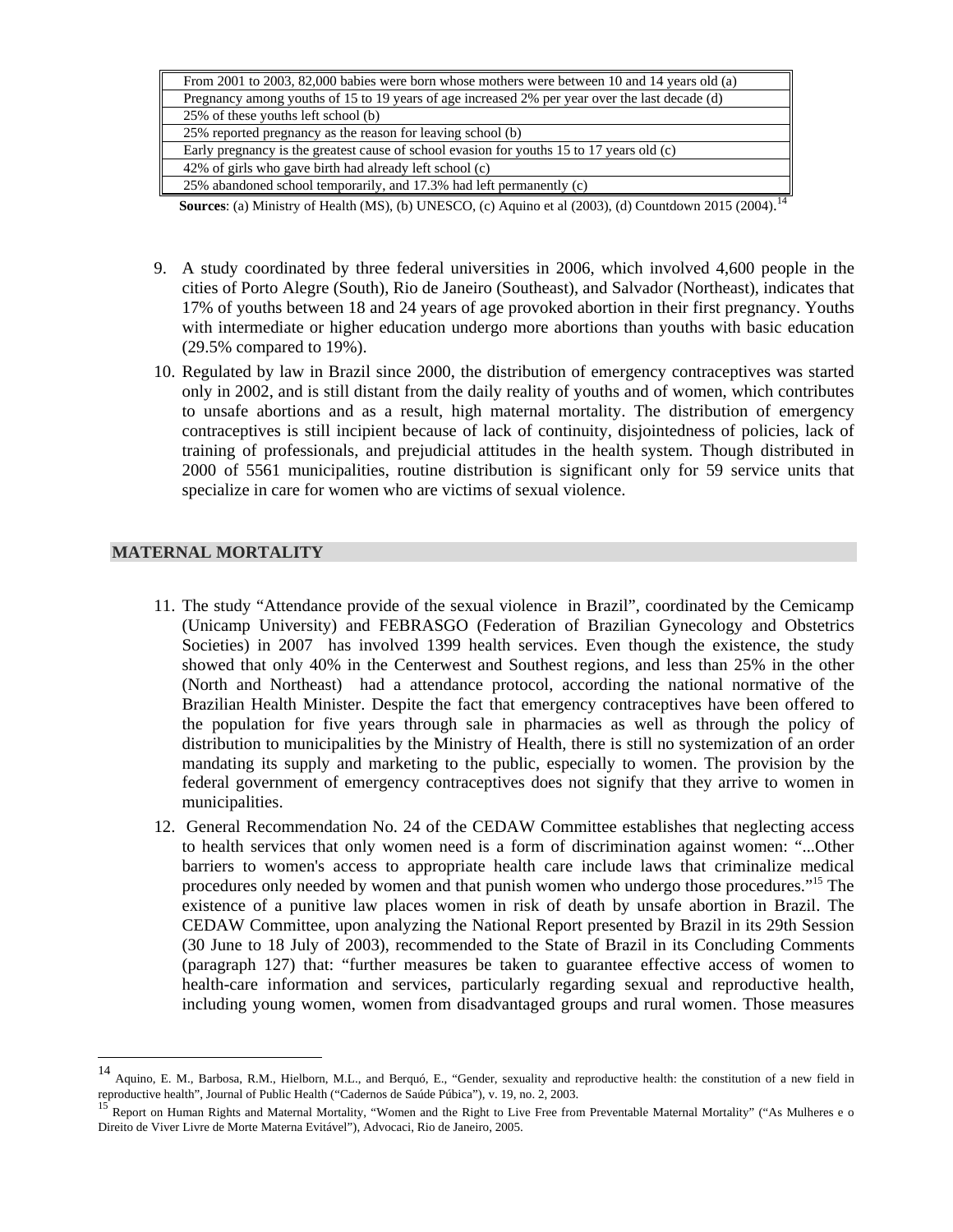are essential to reduce maternal mortality and to prevent recourse to abortion and protect women from its negative health effects."

13. Even though maternal mortality is not among the greatest causes of death for women in Brazil (Table 6), approximately 2000 Brazilian women die each year for causes that were preventable in 92% of the cases. The Brazilian maternal mortality ratios are on levels considered unacceptable, possibly reaching 92 deaths per 100,000 live births. 16 As pregnancy is an event related to sexual life and not to illness, the persistence of high levels of maternal mortality is an indication of the status of women in the society. It denotes inequality of gender, of access to goods and services, in particularly health, and of the quality of services offered and of the quality of health professionals. It also indicates inequality of race and ethnicity. That is, racism burdens our access to health; according to the study Portraits of Inequality conducted by the Institute for Applied Economic Research (IPEA) and UNIFEM, 44.5% of black women have never a clinical breast exam, while white women without access to this exam totaled 27.3%.17 Finally, it indicates the insufficiency of measures that aim at prevention and payment of reparations for the deaths, demonstrating the low value of life and the citizenship of women, in other words, the violation of human rights. In Brazil, deaths that occur in pregnancy and childbirth are still seen as accidents or inevitable occurrences related to the "sacred" maternal mission. Dying in childbirth has become commonplace, which suggests the necessity for change in cultural patterns that conceal this problem.

| 1st - Cerebral Vascular Accident (CVA) | 6th - Neoplasm of digestive organs |  |  |
|----------------------------------------|------------------------------------|--|--|
| $2nd - AIDS$                           | $7th$ – Hypertension               |  |  |
| 3rd – Homicide                         | 8th – Isquemic heart disease       |  |  |
| 4th - Breast cancer                    | 9th – Diabetes                     |  |  |
| 5th – Traffic accident                 | $10th$ – Cervical cancer           |  |  |
|                                        |                                    |  |  |

**Table 6 – Causes of death for Brazilian women in order of prevalence** 

**Source:** Ministry of Health, 2005

- 14. Among the principal causes of maternal death are hypertension (13.3%), hemorrhage (7.6%), postpartum infection (3.9%), and abortion (2.7%). The maternal mortality coefficient places Brazil next to the poorest countries in Latin America. In 2002, the maternal mortality ratio obtained from death certificates was on the order of 53.4 maternal deaths per 100,000 live births (SIM/SINASC) due to complications arising during pregnancy, childbirth or puerperium. Upon utilizing the correlation factor of 1.4 developed in the subsequent study, in 2001, the maternal mortality ratio reached 74.5 deaths per 100,000 live births, when in developed countries the adjusted ratios were 6 to 20 deaths per 100,000 live births. 18
- 15. In Brazil, insufficient information makes accurate monitoring of trends and causes of maternal mortality difficult. This results from incorrect reporting on death certificates, and from omission of the fact that the cause of death was related to complications during pregnancy, childbirth or puerperium. The absence of registers – under-reporting – is verified in the North, Northeast and Central East regions, and indicates regional inequalities and is related to low levels of human development (IDH). A study published by the Feminist Health Network demonstrates that poor quality of healthcare in the country is the principal cause of high rates of maternal mortality. According to academics on the topic, for each death due to problems of poor medical care, there is another that is not reported. Thus, to understand the real dimensions of the magnitude of maternal mortality, the registered rates should be should be multiplied by two.<sup>19</sup>

<sup>16</sup> Tanaka, A.C. & Mitsuki, L., Study on the magnitude of maternal mortality in 15 Brazilian cities, São Paulo, UNICEF, 1999.

<sup>17</sup> See the link "Diálogos sobre racismo" on the site, www.patriciagalvao.org.br, accessed October 14, 2006.

<sup>18</sup> Research coordinated by Dr. R. Ruy Laurenti, Jorge Mello, M.A.H.P.D., S.L. Gotleib, et al., Study on maternal mortality of women 10 to 49 years old in Brazil, Ministry of Health, OPAS, Public Health School of USP, 2002.

<sup>19</sup> Feminist Health Network, Preventable and Avoidable Deaths (Dossier), Belo Horizonte, 2005.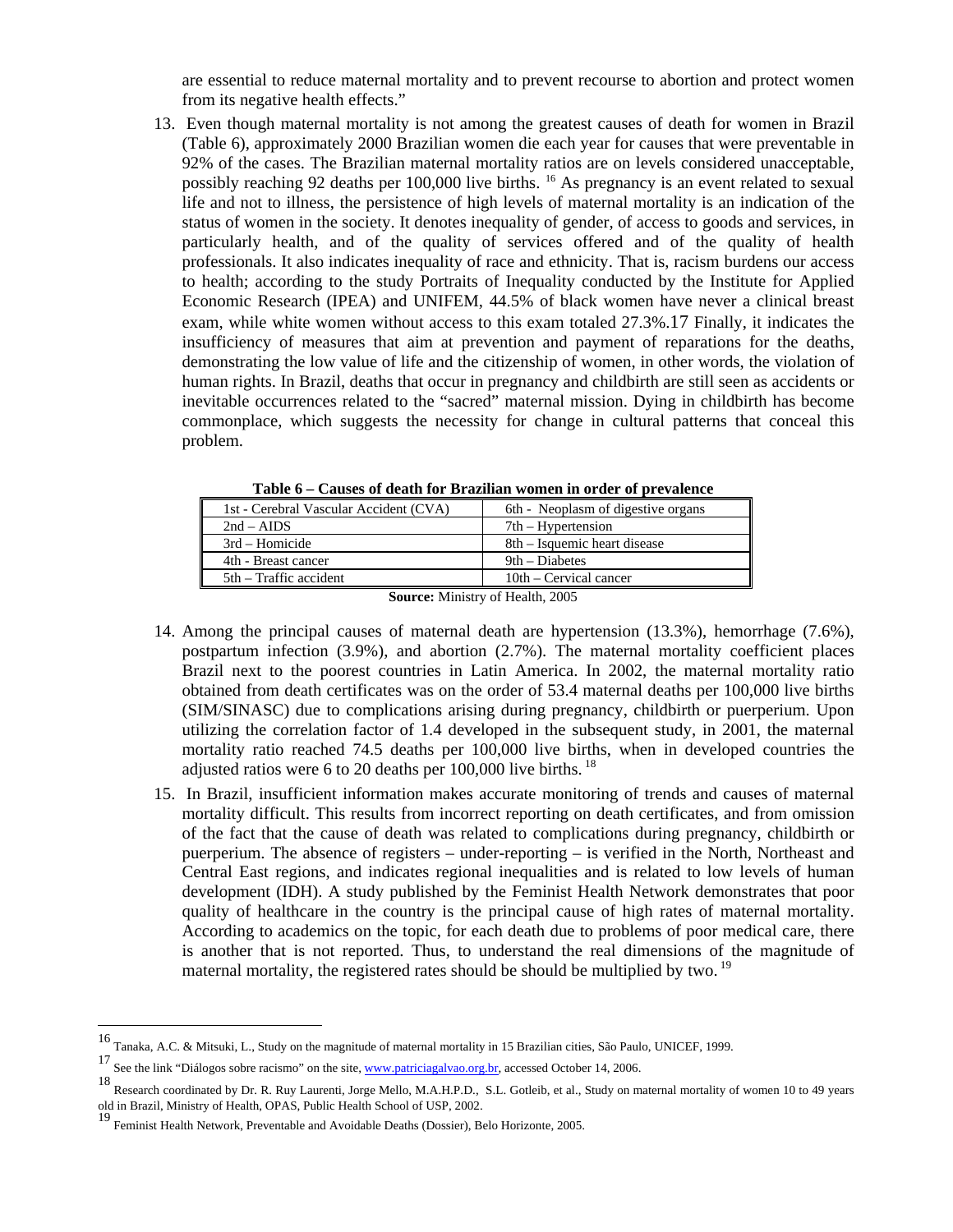- 16. The study also concluded that hypertension, a major cause of maternal mortality, indicates problems in the quality of prenatal care and care during childbirth. Hemorrhages are also directly associated with low-quality of medical care for the pregnant woman during childbirth. To this is added the lack of blood in hospitals, which has further raised the rates of maternal mortality in Brazil.<sup>20</sup>
- 17. Brazilian women need to receive higher quality pre-natal care, as they are dying due to lack of simple care like monitoring of blood pressure. The number of consultations recommended by the World Health Organization (WHO) to detect cases of hypertensive illness, specifically for pregnancy (preeclampsia and eclampsia), as well as diabetes and hypertension, and to prevent infections, still has not been achieved.
- 18. The National Pact to Reduce Maternal and Neonatal Death, drafted in 2004 in partnership with women's movements, established strategies for the compliance of the Millenium Development Goals: reduction of maternal and neonatal mortality by 15% by the end of 2006. The creation of Committees on Maternal Death, training for professionals with basis in scientific evidence, and minimum measures for humanization of care were prioritized. The medium and long term goals strive for rates acceptable to the World Health Organization, whose objective is to bring together social actors that mobilize for the increase in quality of healthcare to women and newborns. However, their efforts are still insufficient to alter patterns of care at the local level. There is resistance in many states and municipalities to complying with the Pact, as well as to making agreements and implementing health actions provided in the national policies; this reveals a culture of devaluation of the health and life of women.

### **HIV**

- 19. Currently women represent close to half of the 37.2 million adults in the world infected by the HIV virus. Brazil has also reflected this increase. Data from the Ministry of Health showed that until 1996, the ratio was three infected men for each woman, but beginning 2004, this difference ceased to exist for youths between 15 and 19 years old. Of cases reported up to June 2006, 67.2% were men (290,917 cases) and 32.8% were women (142,138 cases), and in 2003, the rate of incidence was 25.4 per 100,000 inhabitants for men, and 16.1 for 100,000 inhabitants for women. 21 The ratio of the sexes has been decreasing systematically, from 15.1 men per woman in 1986, to 1.5 men per woman in 2005. It is admitted today that the increase of the epidemic in women is due to errors and prejudices in the understanding of the illness that oriented AIDS programs of the entire world in the 1980's and 1990's. There is a greater increase of the disease in the lowincome population, with even greater increase for women than men in this group. A progressive increase since 1980 in the number of Brazilian municipalities with at least one case of AIDS among women has also been verified, which indicates "ruralization" has been accompanied by the process of feminization of the epidemic. <sup>22</sup> The transmission of AIDS for women takes place basically through sexual contact with infected partners. Close to 40% of AIDS cases for women involves multiple sexual partners; 60% involves partners who, for their part, have multiple sexual partners, as well as partners who used injectable drugs and partners who are HIV positive.
- 20. Sectors of women in situations of greater vulnerability or disadvantage have been the most victimized in the epidemic. Note the case of prisoners: even though female prisoners constitute 5% of the Brazilian prison population, they are the greater part of the infected and sick. A study by the organization Feminine Plural Collective of Porto Alegre, supported by UNESCO and by the Interdisciplinary Study Group on Research on Women of the UFRGS<sup>23</sup> indicated that only

<sup>&</sup>lt;sup>20</sup> Tanaka, A.C., Dossier on Maternal Mortality, National Feminist Network on Health, Sexual Rights and Reproductive Rights, São Paulo, 2001.

 $21$  Women and AIDS. The Global Coalition on Women and AIDS, UNAIDS, 2006.

<sup>&</sup>lt;sup>22</sup> National Plan to Confront the Feminization of the HIV/AIDS Epidemic and other STDs ("Plano Nacional de Enfrentamento da Feminização da Epidemia do HIV/AIDS e outras DSTs"), Ministry of Health, SPM, 2007.<br>
23

<sup>23</sup> Feminine Plural Collective, Health, Life and Sexuality of Women in Semi-Open Detention, Aparecida Fernandes and Telia Negrão (organizers), Porto Alegre, 2005.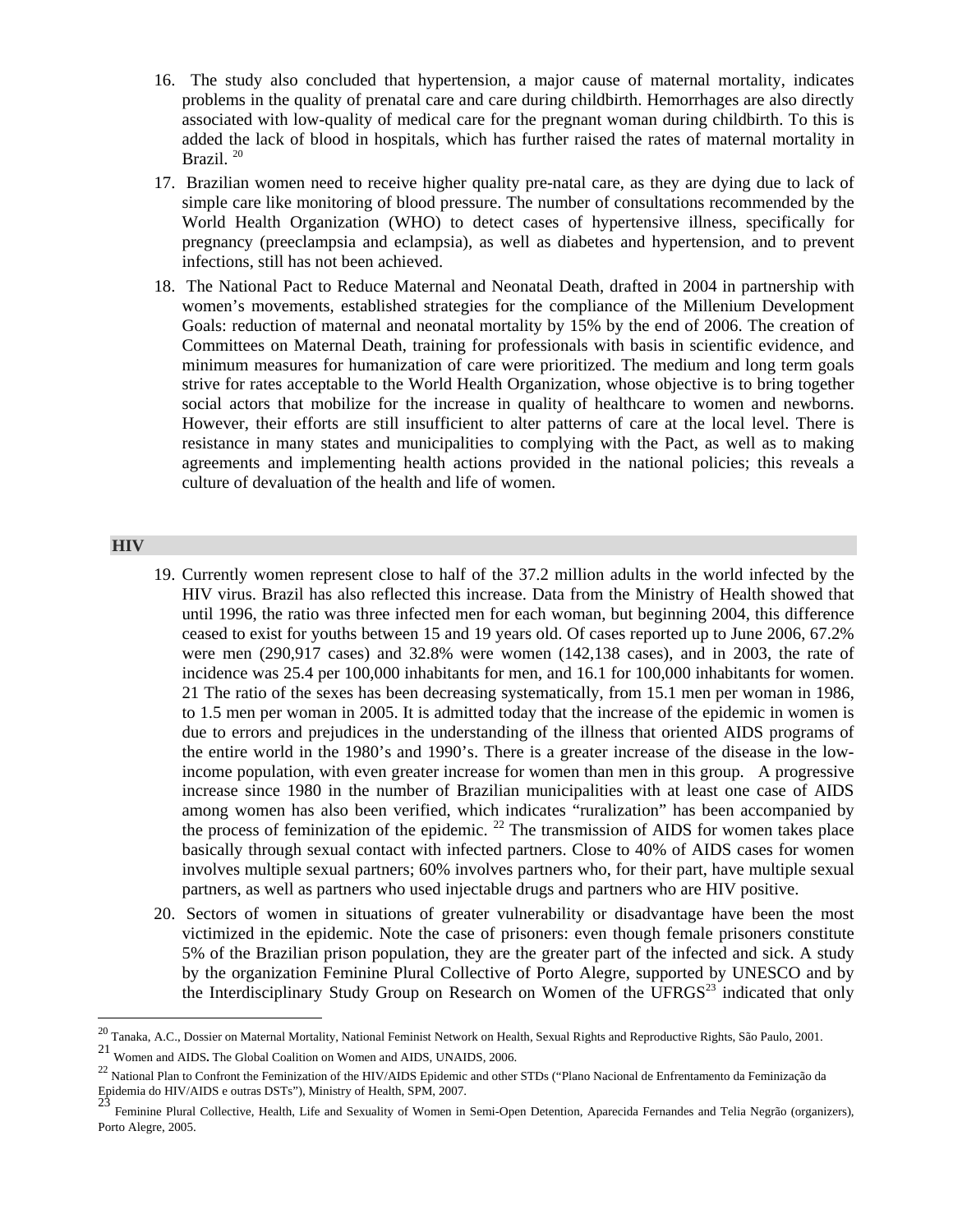half of the population studied uses condoms in sexual relations. Also, more than half had not undergone an HIV/AIDS exam for over a year, and up to 2 years. The level of adherence to treatment is low because of lack of prospects for the future.

- 21. The transmission of HIV from infected mother to baby during pregnancy, childbirth, or breastfeeding (vertical transmission) has also been a problem in Brazil. Close to 9000 children up to 12 years of age who were infected during pregnancy or birth have already been registered with AIDS. But with the diagnosis of HIV infection during pre-natal care, the adoption of adequate measures of treatment for the mother, assisted birth, suspension of breastfeeding, and treatment of the child for 4 weeks, this type of transmission can be reduced to less than 3% of children.
- 22. Sexual orientation of Brazilian women has also been revealed as a factor in discrimination in health access. Four studies compiled in the Dossier on the Health of Lesbian Women24 showed that: 13% to 70% of lesbians interviewed did not even have annual access to health services; and 3% to 7% never went to the gynecologist. Among women that accessed services, half never disclosed sexual orientation. Among those that disclosed sexual orientation, more than half perceived negative or discriminatory reactions on the part of the professional, indicating lack of training and prejudice, and a violation of rights. The National Policy for Holistic Health Assistance to Women (Política Nacional de Atenção Integral à Saúde da Mulher - PNAISM) includes specific attention to health for lesbian women, but the practice in health services continue to be prejudiced.

# **TRAFFCKING OF GIRLS AND WOMEN AND SEXUAL EXPLOITATION**

- 23. Intra-family sexual violence (sexual abuse, rape, seduction, negligence, abandonment, ill treatment, physical and psychological violence), violence outside the home (in the street, schools, shelters, etc) and sexual violence for commercial ends persist as a grave social problem in Brazil, affecting up to 500,000 to 800,000 girls. Though the there are conflicting reports on the number of girls affected, during the conference promoted by the UN on economic exploitation of children, held in Geneva in 1993, the International Catholic Child Bureau estimated the number of girls exploited in prostitution rings to be 800,000.
- 24. Sexual exploitation takes place through various modalities: traditional prostitution carried out in brothels or on the edge of highways, port areas, and exploitation of mines; traffic for sexual ends and sexual tourism between Brazil and foreign countries; pornography through traditional print media and through Internet, which includes pedophilia and the stimulation of sexualization of children. Violence against girls, in its diverse forms, has more dramatic affects according to the social class and racial group to which the girls belong.
- 25. In the years 2003 and 2004, this phenomenon was put on the political agenda when the Joint Legislative Inquiry Committee of the National Congress (Comissão Parlamentar Mista de Inquérito – CPMI) was established. The Committee heard 285 persons, analyzed 958 documents, and received 832 complaints from throughout the country. Its findings indicated that the diverse networks of exploitation that had been denounced had links with governmental organs, particularly with the police; they showed the necessity to dismantle powerful schemes of exploitation, integrated by influential people in the economic and political sphere. Upon finalizing its work, the Commission requested the filing of charges against 200 persons, among who were politicians, judges, businesspeople, athletes, religious leaders, and police officers. The Inquiry Committee offered a host of proposals for public policy and legislative reform directed toward the incorporation of a new focus for the approach to the problem; it suggested that the moral approach (which was predominant at the time), be replaced by that of law, as a way of treating these violations as sexual crimes. The Committee indicated reform of the Penal Code as an important action to combat the sexual exploitation of girls and women, as in Brazil, sexual

<sup>24</sup> Feminist Health Network, 2006.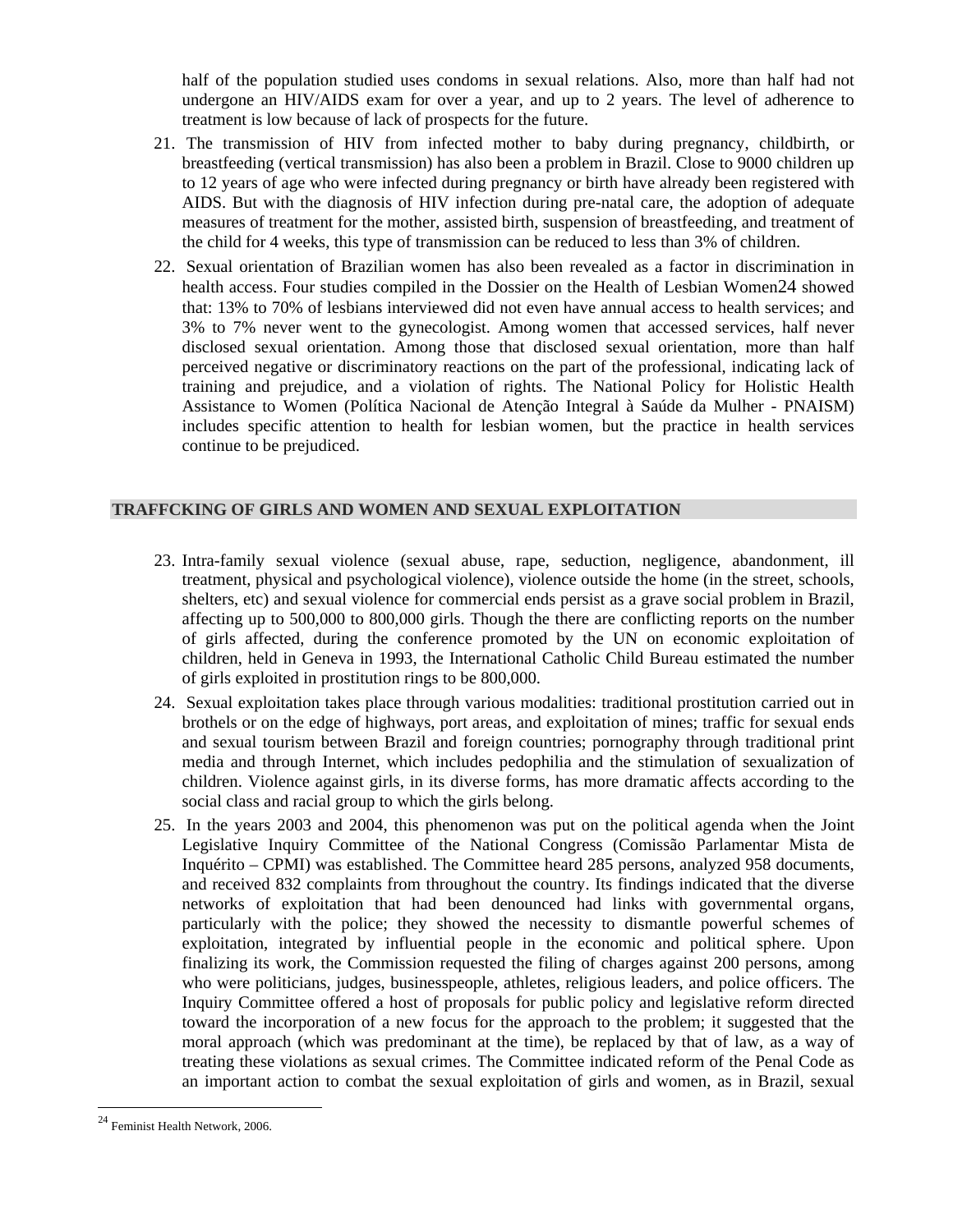crimes still has not been considered "crimes against human rights", but as "crimes against custom". With regard to girls, the Statute of the Child and Adolescent (1990) is an important instrument of defense, however, it does not consider dimensions of gender and other manifestations of social diversity.

| Table 2 – Sexual Exploitation in Brazil |  |
|-----------------------------------------|--|
|-----------------------------------------|--|

| 500,000 to 800,000 girls living in exploitation         |  |  |  |  |
|---------------------------------------------------------|--|--|--|--|
| 241 routes for trafficking of human beings              |  |  |  |  |
| 257 police investigations on trafficking of women       |  |  |  |  |
| 200 persons already charged                             |  |  |  |  |
| Source: Dossier on Gender Violence against Girls, 2005. |  |  |  |  |

- 26. Sex trafficking in Brazil predominantly affects black and "dark" women and girls between the ages 15 and 27, generally from poorer classes, with low levels of education, who live on the margins of urban areas with lack of sanitation and transportation (among other community social goods), who live with some type of relative, has children, and engages in low-wage work activities. In 2002 the existence of 241 routes of humans trafficking with national and international reach were registered. A study conducted in that period identified 257 investigations on trafficking of women, and showed the governmental system of registration of the crime as being extremely deficient, with police authorities having little training to assist victims of sexual trafficking; thus the information transmitted by organized crime tended to circulate in a more rapid and efficient fashion than in the federal system to defend the victim. The study noted the difficulties in dismantling trafficking networks, and supported the development of strategies to confront the problem in Brazil, above all through the creation of local networks and the mobilization of the Brazilian population to act against the problem by filing complaints on cases of trafficking, giving visibility to the problem.<sup>25</sup>
- 27. More recent data<sup>26</sup> shows that sexual exploitation of children and adolescents in Brazil is a practice that exists in 937 municipalities. Of the cities identified, 298 (31.8%) were in the Northeast; 241 (25.7%) in the Southeast, 162 (17.3%) in the South; 127 (13.6%) were in the Central-East; and 109 (11.6%) in the North of the country. In the state of Ceará (Northeast), 41 municipalities were identified where sexual exploitation of children and adolescents occur.
- 28. Facts:

 $\overline{a}$ 

**1.** To this day we can have cases of sexual exploitation of domestic workers; but how does a society which ignores the principles of the highest law of the country in order to not comply with them or enforce compliance justify itself? A society that shields itself from complying with the laws regarding domestic work by exploiting the work of children. We need to lend a hand and fight to eradicate this evil that devastates the country, where girls and boys are yanked from their cribs in their homes to live in a "family" home. There are close to 502,000 children and adolescents in Brazil, aged 5-17, in domestic work. Of this total, 230,000 are not yet 16 years old, thus, are under the age permitted by law to work. (Maria Isabel Castro Costa, Domestic Workers Union of the State of Maranhão, São Luís, MA).

**2.** Data presented by Brazilian Institute for Geography and Statistics on the realities of childhood and adolescence show that Brazil is not a poor country, but an unjust country. Even today, family income, ethnicity, sex, location of residence, and whether the person has disabilities, determine the access of boys and girls to health services, nutrition, infant education, and primary and intermediate school. It also affects whether he or she will have his/her work exploited before the age of 16, and even the risk of being infected by HIV/AIDS. This "determinism" is a grave violation of human rights for these children and adolescents. (Ilma Fátima de Jesus, Unified Black Movement (MNU), São Luís, Maranhão.

**3.** In the year 2004, the NGO Plural Women`s Collective, moved to action by the disappearance of many children and adolescents in the "gaucho" state (Rio Grande do Sul), and by the reports of violent deaths produced by a serial killer, implemented a project named "Disappeared Girls and Boys – The Right to be Found." Its objective was to investigate the reasons for these disappearances and the gender relations embedded in them, seeking the foundation of a new public policy. As part of its contribution, it took to reading bulletins of the period 2002 -2004 from the archives of the disappeared persons service of the Department of the Child and Adolescent (DECA/RS). It found, after reading nearly 3000 bulletins, that the majority were black girls of lower social classes, who had run away from ill treatment and sexual abuse. With regard to gender, the data available

<sup>25</sup> Study on Trafficking of Women, Children and Adolescents for Commercial Sex Exploitation in Brazil (Pestraf, 2002), conducted by the Resource,

Study and Action Center on Children and Adolescents (Centro de Referência, Estudos e Ações sobre Crianças e Adolescentes - Cecria).<br><sup>26</sup> Study conducted by the Ministry of Social Development, National Plan for Confronting Sentinela Program, 2005.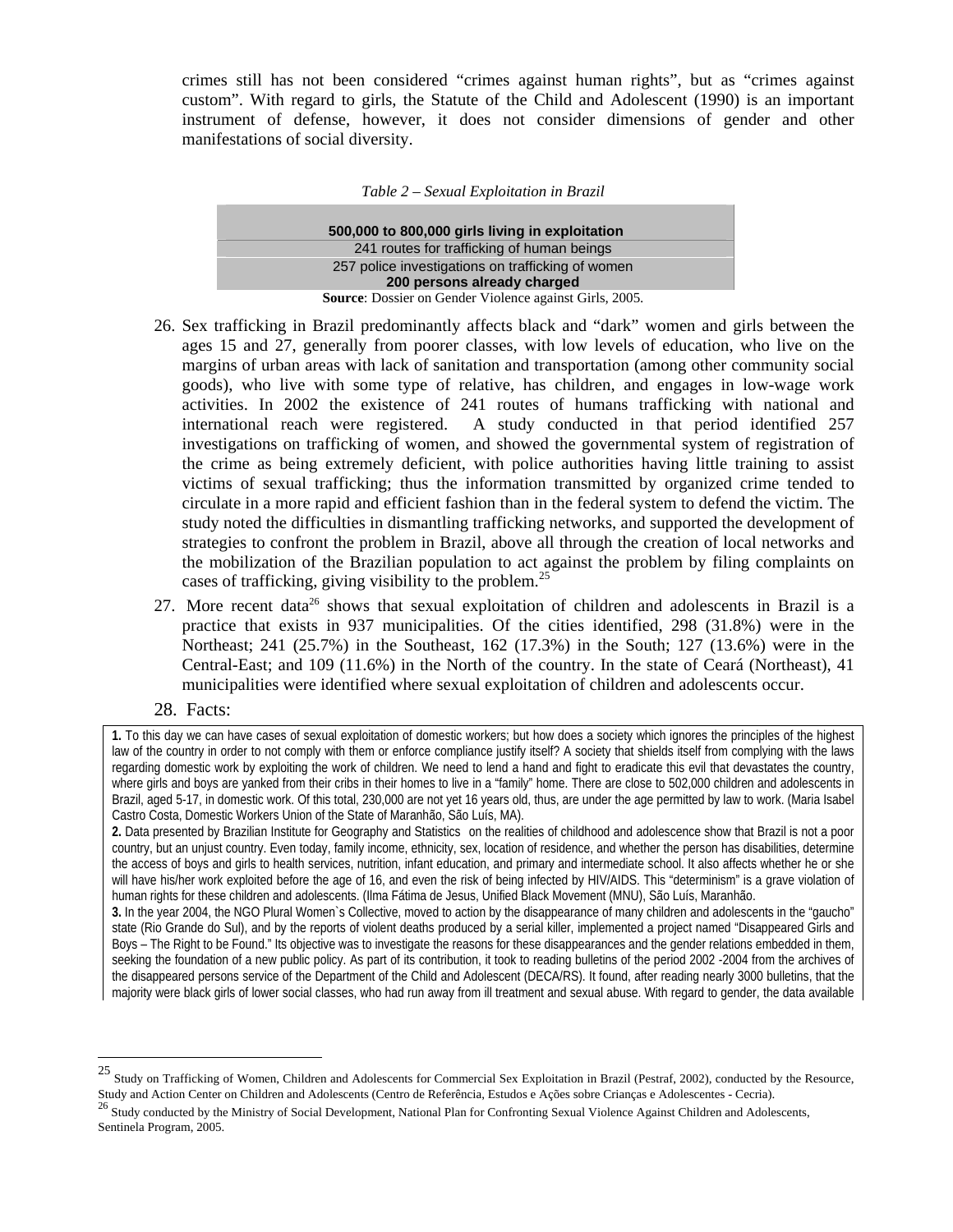# **VIOLENCE AND DISCRIMINATION**

29. In Brazil, the definition of violence against women in the Convention of Belém do Pará has been adopted. This definition considers as violence, any act or conduct based on gender, which causes death, physical, sexual or psychological harm or suffering to women, in the public sphere as well as in the private sphere. The "Maria da Penha" Law (Law 11340/2006) on domestic and family violence specifically against women, focused for the first time on identification and treatment of the problem, even though the Federal Constitution of 1988 contemplated and recognized the existence of domestic violence, in a general manner, in the families sphere. It should be understood, however, is that violence practiced against women in all income levels in Brazil goes beyond the domestic sphere, therefore, it also occurs in the public sphere, by action or omission. And, the greater the level of vulnerability of women, the great the incidence of gender violence. Public opinion surveys<sup>28</sup> on violence against women show that Brazilians believe: the woman should not put up with aggressions by the companion (86%); there is no situation which justifies the aggression of a man against a woman (82%); and that domestic violence is a very grave problem (91%). Still, these views do not correspond with the incidence of violence registered in Brazil that has already been cited.<sup>29</sup> Even though public opinion expresses serious concern and absolute rejection of violence, the statistics reflect social and institutional practices that are constants in the systematic pattern of discrimination and impunity.

### **30. Facts:**

A document sent to the Presidency of the Republic in January 2007 denounced the constant impunity involved in the violation of rights of indigenous peoples in Brazil, asserting that it is a strong stimulus for the occurrence of new and ever-increasingly grave violations of indigenous rights. The text also refers to the impunity that accompanies cases of gender violence and of racism, highlighting the murders of 20-year-old Marina Macedo, of Baniwa ethnicity, who was found strangled and with signs of rape on the morning of January 7, 2007, in the municipality of São Gabriel da Cachoeira (a 858 kilometers from Manaus, Amazonas); and the case of 70-year-old Kurutê Lopes, of Guarani-Kaiowá ethnicity, who was shot to death a day before. The document called for the effective punishment of the persons responsible for these crimes. GRUMIN Network of Indigenous Women (Rede GRUMIN de Mulheres Indígenas http://redegrumindemulhereindigenas.blogspot.com/

31. The Special Police Departments for Assistance to Women (DEAMs)) constitute the principle mechanism to denounce violence against women since 1985, when they began to be established through demands by women and the feminist movement. However, the 339 DEAMS existing today in the country offers assistance to only 10% of the total of 5,561 Brazilian municipalities. Disproportionality also occurs by region, with the greatest concentration being in the Southeast region of the country, especially in the state of São Paulo. Thus, while the coverage of women in situation of violence is reported as 13% of municipalities (220 municipalities) in the Southeast of the country, in the Northeast region it is 3% (50 municipalities). The lack of training of police agents in dealing with gender violence and the insufficiencies of human and financial resources and adequate infrastructure also are factors that make difficult the capacity of this mechanism to fulfill its role of investigating and classifying crimes committed against women.

32. Signs of progress, as well as insufficiency, are assistance services to victims of sexual violence. In all of Brazil, there are only 37 hospitals that offer assistance by providing emergency contraceptives, prophylaxis (SP) for the prevention of STDs, HIV and AIDS, and abortion provided by law. Five states do not have these services: Roraima, Amapá and Tocantins (North), Piauí (Northeast) and Mato Grosso do Sul (Center-Oest). In Ceará (Northeast) and in Goiás (Center-Oest) these services exist, but there is no registry of legal abortion services. The demanding of the Bulletin

<sup>&</sup>lt;sup>27</sup> Dossier on Gender Violence Against Girls, Feminist Health Network, 2005.<br><sup>28</sup> Study conducted by the Patrícia Galvão Institute, based on the Ibope Opinion Survey "What society thinks about the problems of violence ag women" (2004).

 $^{29}$  See in particular paragraphs 3 and 4 of this Shadow Report.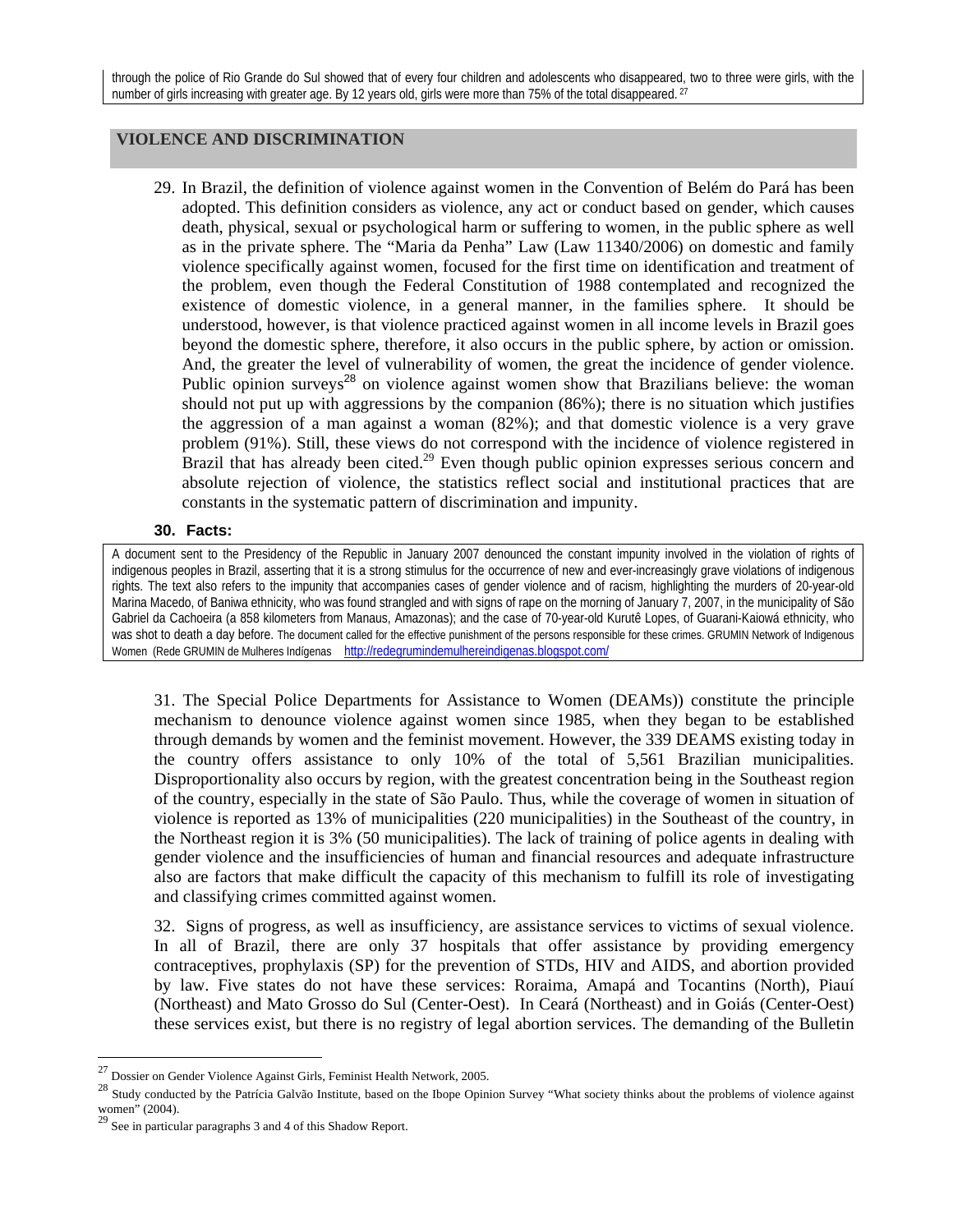of Occurrence is prevalent, even though it was expressly dispensed with by decree of the Ministry of Health.30 In legal abortion services, between 1989 and 2004, there were conducted 1,266 procedures to interrupt pregnancy: 845 between 1989 and 2002; 161 in 2003 and 171 in 2004. Close to 75% of the cases were in the Southeast region of the country, the most developed in the country.31

33. The creation of anti-discrimination laws related to gender, sexual orientation, race and ethnicity in the state and national level, has started to construct a new approach for social movements, in partnership with legislatures. Cities like Campinas (São Paulo) and Porto Alegre (Rio Grande do Sul), administratively punish commercial establishments, public servants (states and municipalities), and individuals who practice discrimination against gays, lesbians, bi-sexuals, transvestites and transsexuals. The legislation opens the opportunity for complaints and reparations, and also makes possible the combating of invisibility of the phenomenon, but it is not a guarantee of the reduction of discrimination or of impunity. Of 77 complaints filed with the Homosexual Defense Hotline of Campinas Municipality, 20 were filed by lesbian women, trans-sexuals and bi-sexuals, against whom the incidence of discrimination tends to be more accentuated in the family sphere, commercial establishments and in schools.

34. The multiple social exclusion that characterizes sectors like the women prison population, is reflected in invisibility, omission and forgetfulness by the diverse spheres of Brazilian society in relation to this group of women, as well as by the female penitentiary institutions that are under the authority of the Brazilian Penitentiary System. Among the marginalized population that overcrowds Brazilian prisons, the women are practically forgotten by the State, which worries little about collecting data about them, leaving the task to academic studies and civil society organizations.<sup>32</sup> It should be noted that in 2006, incarcerated women represented 4.5% of the prison population (14,058 to 308,786 persons) and that, between 2000 and 2006, the rate of increase in this percentage was 135.37%, much higher than that of men, which was 53.36%. (Table 2).

|              | Population in the<br><b>Prison System</b> |         | <b>Total Population</b> |             | Number of<br>prisoners<br>(per $100.000$ )<br>people) |        | <b>Increase</b><br>(%) |
|--------------|-------------------------------------------|---------|-------------------------|-------------|-------------------------------------------------------|--------|------------------------|
|              | <b>2000</b>                               | 2006    | 2000                    | 2006        | 2000                                                  | 2006   |                        |
| Women        | 5601                                      | 14.058  | 86,223,155              | 91,946,392  | 6.50                                                  | 15.29  | 135.37                 |
| Men          | 169.379                                   | 294,728 | 83,576,015              | 94,824,221  | 202.66                                                | 310.82 | 53.36                  |
| <b>Total</b> | 174.980                                   | 308,786 | 169,799,170             | 186,770,613 | 103.05                                                | 165.33 | 60.43                  |

**Table 2 – Prison population in Brazil: 2000 – 2006** 

Source: National Penitentiary Department (DEPEN) at www.mj.gov.br/depen/

<sup>&</sup>lt;sup>30</sup> See dispositions in this regard in the Technical Norms of Prevention and Treatment of Harms resulting from Sexual Violence against Women and Adolescents, and the Technical Norms of Humanized Attention on Abortion, both of the Ministry of Health, among other documents that deal with the legal aspects involved in the assistance for sexual violence.

<sup>31</sup> Study on legal abortion in Brazilian public hospitals (1989-2004) by Rosângela Aparecida Talib and Maria Teresa Citeli, in Catholics for the Right to Choose Notebooks, number 13, 2005.

<sup>32</sup> For example, see Report on Incarcerated Women, March 2007, by the Center for Justice and International Law (CEJIL). CEJIL is one of the organizations that form the Study and Working Group on Incarcerated Women. The other organizations in the Study and Working Group are: Association of Judges for Democracy (Associação Juízes para a Democracia - AJD); Land, Work and Citizenship Institute (Instituto Terra, Trabalho e Cidadania - ITCC); National Prison Pastoral Service (Pastoral Carcerária Nacional); Institute of the Defense of the Right to Representation (Instituto de Defesa do Direito de Defesa - DDD); Dandara Center of Female Popular Public Presecutors (Centro Dandara de Promotoras Legais Populares); Brazilian Association for the Defense of Women, Infancy and Youth (Associação Brasileira de Defesa da Mulher, da Infância e da Juventude - ASBRAD); the Teotônio Vilela Commission (Teotônio Vilela Commission - CTV)); and the Brazilian Institute for Criminal Science (Instituto Brasileiro de Ciências Criminais - IBCCRIM). The Group also benefitted from the assistance of CLADEM-Brazil and the Latin America Program of the International Women's Health Coalition (IWHC). Report available on the AJD website, http://www.ajd.org.br/ler\_noticia.php?idNoticia=129 . See also the study by the non-governmental organization Feminine Plural Collective (Coletivo Feminino Plural) of Porto Alegre, which was sponsored by UNESCO and by the Inter-Disciplinary Center on Studies on Women of UFRGS (Núcleo Interdisciplinar de Estudos sobre a Mulher da UFRGS), published under the title "Health, Life and Sexuality of Women in Semi-Open Detention" ("Saúde, Vida e Sexualidade das Mulheres no Regime Semi Aberto", by Aparecida Fernandes and Telia Negrão (coordinators), Porto Alegre, 2005.